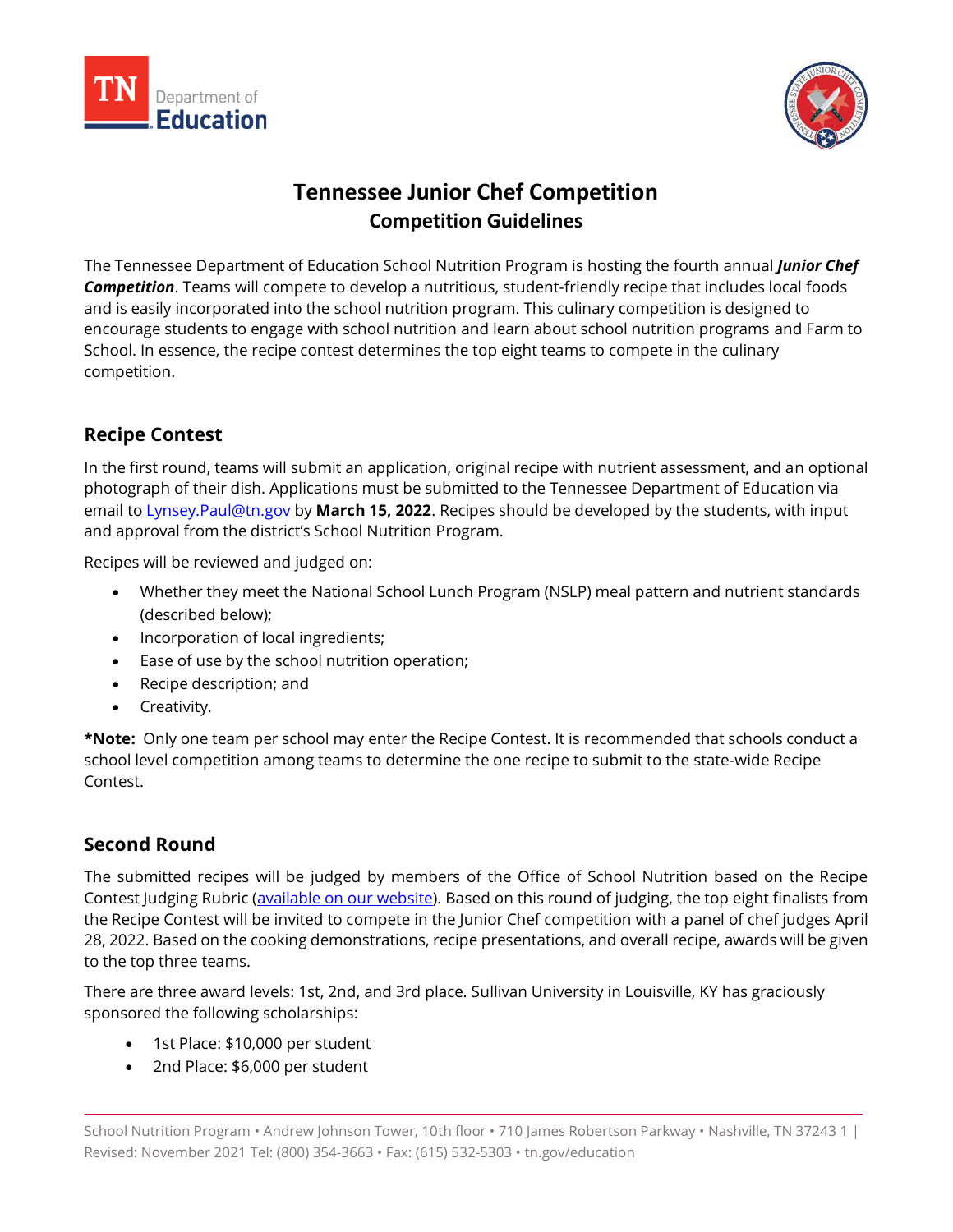



• 3rd Place: \$3,000 per student

In addition to the scholarship award, the 1st place team will be eligible to compete in the Southeast Regional Junior Chef Competition, to be held at Sullivan University in Louisville, Kentucky (date to be determined). **First place teams must make their best effort to participate in the Southeast Regional competition!**

For the Southeast Regional competition, Sullivan University has graciously sponsored the following scholarships:

- 1st Place: \$15,000 per student
- 2nd Place: \$8,000-\$10,000 per student
- 3rd Place: \$5,000 per student

## **Teams**

- Teams must consist of 2-4 students in grades 9-12. Students must attend a school that participates in the National School Lunch Program.
- Each team must have at least one adult team supervisor that is a school employee. The adult team supervisor will be the primary contact between the Tennessee Department of Education School Nutrition Program and their team. In addition, the adult team supervisor should provide the team with culinary guidance, teach food safety techniques, assist with nutrient assessment, and help meet contest deadlines.
- Teams must obtain approval of their recipe by the school district's School Nutrition Program Director prior to entering the contest. Recipes must be submitted to the school district's School Nutrition Program as soon as possible to allow adequate time for review and approval before the application deadline. This will ensure that recipes meet the USDA meal pattern requirements.

# **Application Process**

- The completed application (that includes the team's recipe, nutrient assessment, and photograph of the dish) must be submitted electronically to the Tennessee Department of Education by **March 15, 2022.** Entries may be submitted via email to **Lynsey.Paul@tn.gov.**
- The team must use an original recipe. If the team starts with an existing recipe, the source of the existing recipe must be cited, and teams must alter the recipe to make it their own.
- The team should consider the Junior Chef Recipe Contest Judging Rubric (available on our website) as they develop their recipe.

# **Recipe Requirements**

- Recipes must meet the National School Lunch Program (NSLP) meal pattern and nutrient standards. See NSLP Meal Pattern section below.
- The recipe must be an entrée for school lunch. An entrée\* is defined as the main course of a meal that has a combination of:

School Nutrition Program • Andrew Johnson Tower, 10th floor • 710 James Robertson Parkway • Nashville, TN 37243 2 | Revised: November 2021 Tel: (800) 354-3663 • Fax: (615) 532-5303 • tn.gov/education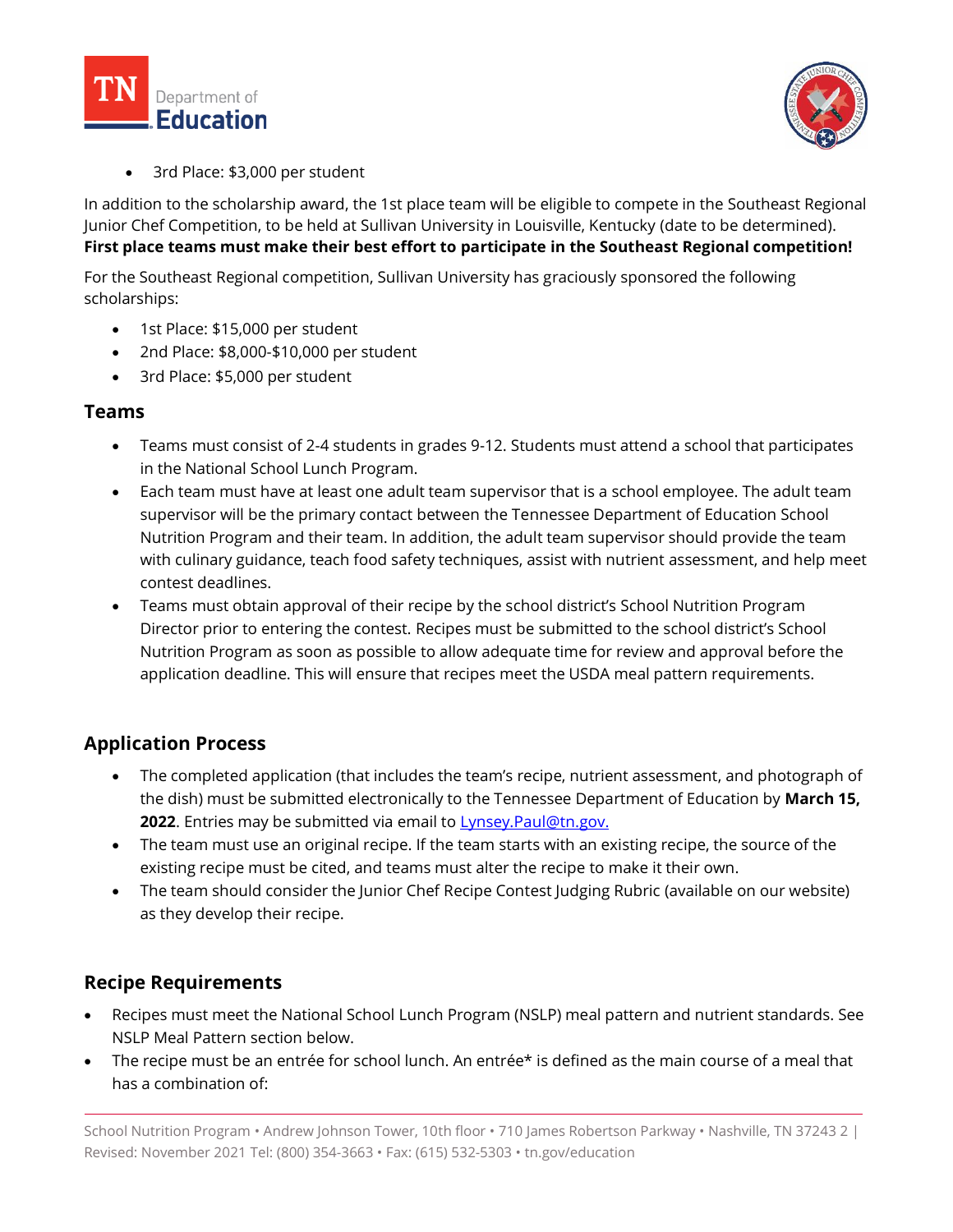



- o meat/meat alternate + whole grain-rich food
- o vegetable + meat/meat alternate
- $\circ$  fruit + meat/meat alternate

## *\*Adapted from the Smart Snacks in Schools Nutrition Standards*

- Seasonings should focus on herbs and spices, while keeping sodium (salt) to a minimum.
- Recipes must include two (2) or more Tennessee grown products that are integral to the dish; not a garnish. See the list below of Tennessee grown products. The Tennessee grown products may be used raw or cooked and may be in-season or in a variety of other forms, including frozen, canned, or processed. The Tennessee grown products must be identified in the recipe. Recipes that include more than two Tennessee grown products in the dish will receive one bonus point for each additional Tennessee grown product used for a maximum of five total bonus points.
- The recipe must include at least one USDA Foods item. Work with the school nutrition director if you have questions regarding this ingredient.
- Nuts are allowable in the Tennessee Junior Chef Competition; however, nuts are not allowed in the Southeast Region Junior Chef Competition. Recipes from the Tennessee competition that contain nuts will need to be revised to be eligible to advance to the Southeast Region Junior Chef Competition.
- The recipe must serve six people.
- The recipe must include all preparation steps and equipment necessary to recreate the dish.
- Although the National School Lunch and Breakfast Programs require that half of the weekly grains offered must be whole grain-rich, we encourage you to make all grains whole grain-rich in your recipes. See Appendix A for guidance.
- Recipes must be replicable by school nutrition. During recipe development, student acceptability and the ease of school meal program implementation should be considered (e.g., labor efficiency, number and types of ingredients, number of preparation steps, availability of ingredients to school nutrition, and equipment used in preparation).
- Teams are expected to follow appropriate food safety procedures if using raw meat. For information related to safe minimum cooking temperatures and preventing cross-contamination, please visit [www.foodsafety.gov.](http://www.foodsafety.gov/) Raw meat may **not** be served for consumption.
- No dessert items are allowed, including, but not limited to, cakes, cookies, pies, candies, ice cream, or brownies.
- Smoothies are not eligible.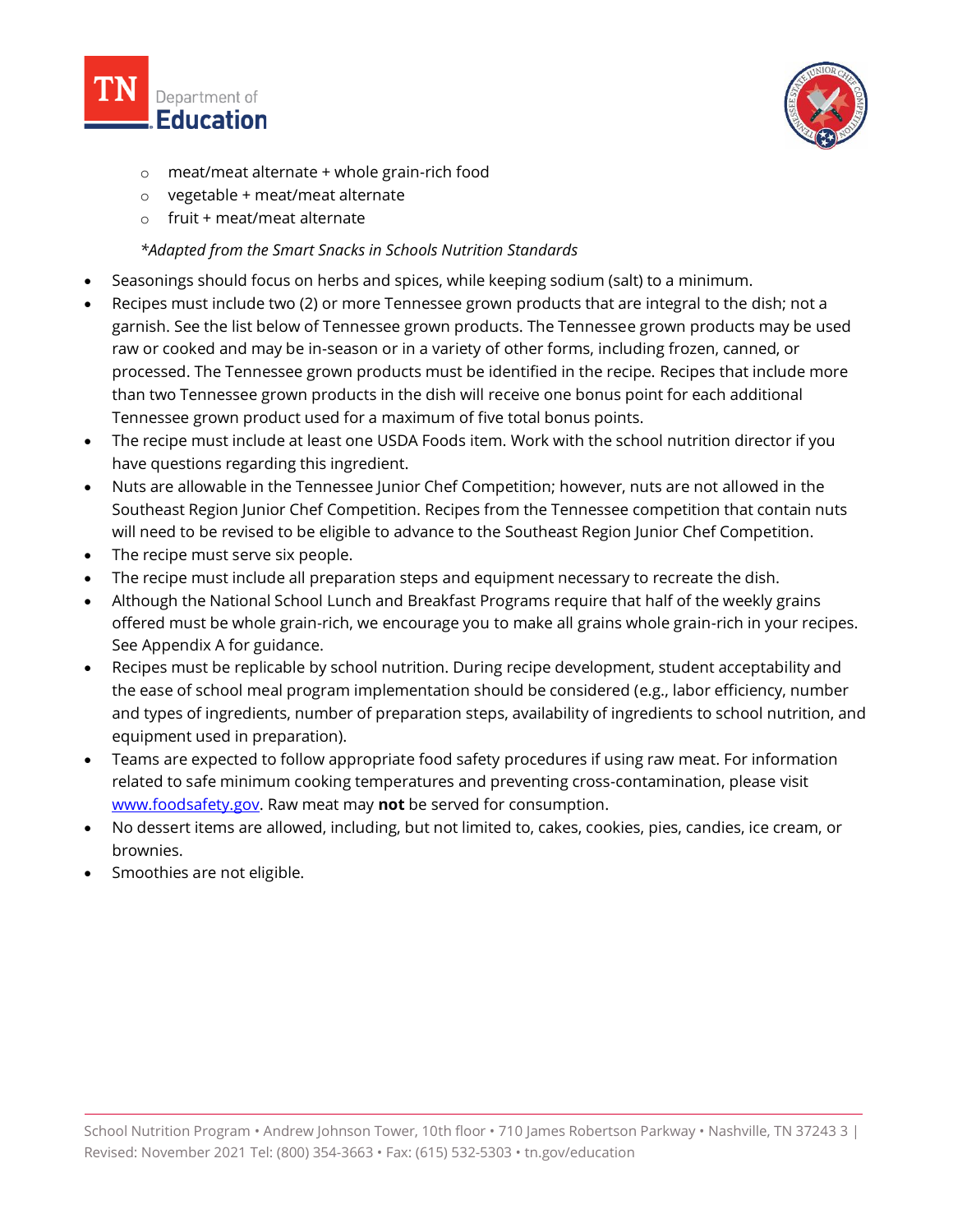

## **Tennessee Grown Products Fruits and Vegetables**

- 
- 
- Bok Choy Herbs Squash
- 
- Bell Peppers Kale Cornel Sweet Corn
- Blackberries Lettuce Tomatoes
- 
- 
- Cabbage Onions **Meats**
- Cantaloupes Peaches Beef
- Cauliflower Pears Pears Poultry
- 
- **Cherry Tomatoes** Pumpkins Fish
- Collard Greens Raspberries Eggs
- Cucumbers Rhubarb
- Eggplant
- 
- 
- 
- 
- Beets Hot Peppers Strawberries
	-
	-
- Blueberries Mushrooms Turnips
	-
	-
	-
	-
- Carrots Potatoes Pork
	-
	-
	-
	- -
- 
- 
- -
	-
	-
	-
- Garlic Snap Beans
- Apples Grapes Spinach
	- Asparagus Greens Sweet Potatoes
		-
		-
		-
		-
		-
- Broccoli Okra Watermelons

- 
- 
- 
- 
- 

## **NSLP Meal Pattern Components and Nutrient Standards**

- Participants will develop a dish that meets the NSLP Meal Pattern and Nutrient Standards.
- See **Appendix A** for the meal component and nutrient guidelines. Preference will be given to recipes that meet the guidelines.
- Recipes must contain 0 grams *trans* fat\* (unless naturally occurring).
- As soon as possible, your recipe must be submitted to your school district's School Nutrition Program Director to allow adequate time for review and approval of the recipe.

\**Trans* fat: Nutrition label or manufacturers specifications must indicate zero grams of *trans* fat per serving

# **Recipe Contest Judging Criteria**

The Recipe Contest will be scored on meeting the NSLP meal pattern and nutrient standards, recipe presentation, creativity, school nutrition reproducibility, and use of Tennessee grown ingredients. After the initial recipe review, teams may be asked to adjust their recipes to meet the meal pattern and nutrient standards.

• *NSLP Meal Pattern and Nutrient Standards*: A nutrient assessment must be completed and submitted with the application. Teams must use a USDA approved nutrient assessment software that may be available from their district's School Nutrition Program or the recipe analyzer tool included with the application. Teams should use nutrition facts labels when completing the

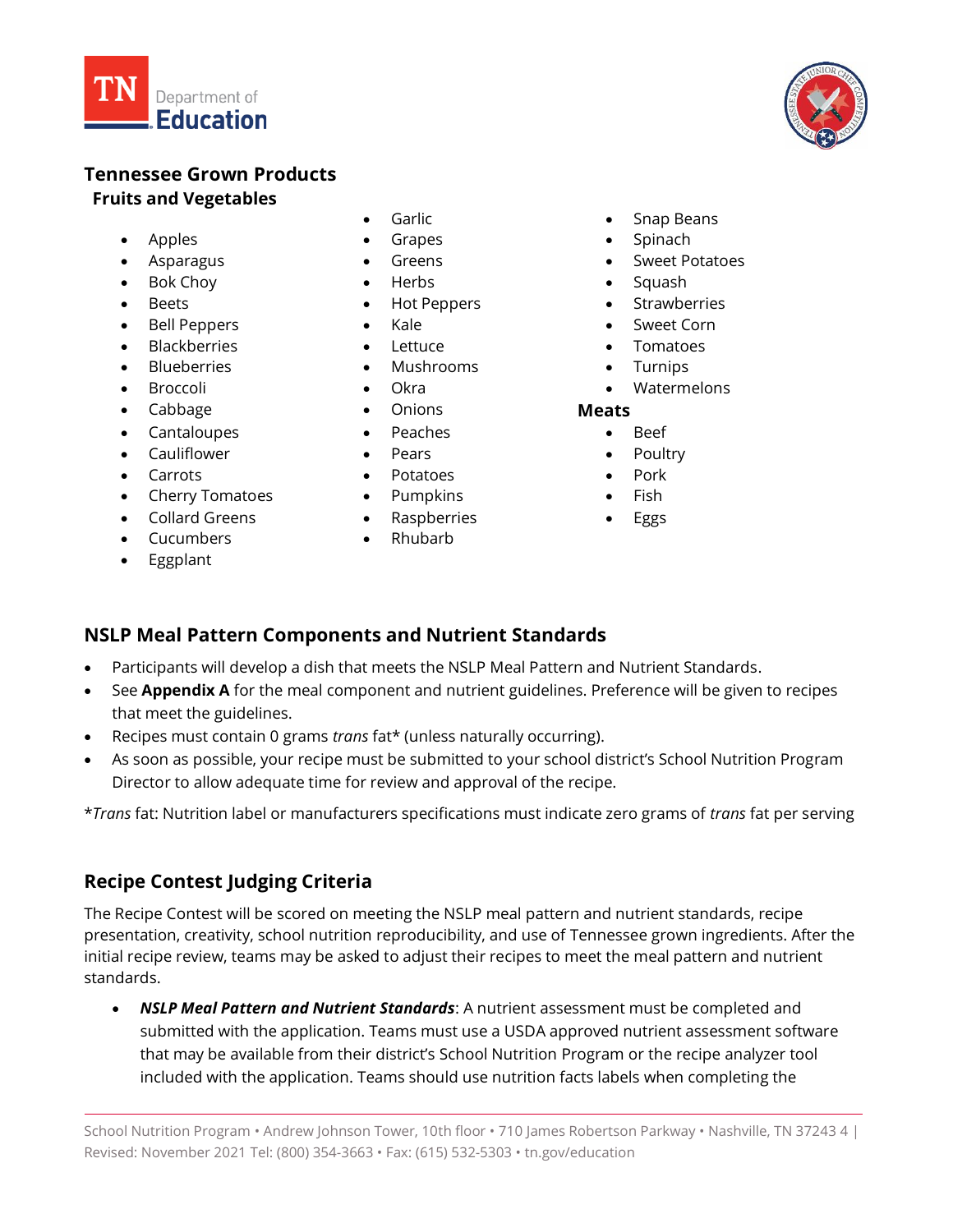



assessment. If labels are not available, teams may use other sources that provide nutritional information, such as the [USDA Nutrient Database.](https://ndb.nal.usda.gov/) A list of commonly used ingredients is included in the application.

- *Local Foods:* Local foods must be identified in the recipe. Recipes will be judged on the best and most use of Tennessee grown ingredients and highlighting local and seasonal foods.
- *Recipe Presentation:* The recipe will be judged on its description (included in the Recipe Entry Form), completeness and the photograph of the dish (if submitted).
	- o *Description:* Recipe descriptions should cover the taste, texture, and appearance of the dish. It is recommended that you use descriptive words such as colorful, crisp, hearty, spicy, etc.
	- o *Completeness:* The recipe should describe the preparation steps and equipment necessary to prepare the dish. The directions should be clear, concise and complete.
- *Creativity:* Recipes will be judged on innovative use of ingredients, including creative flavor combinations.
- *School Nutrition Reproducibility:* Scoring will take into consideration student acceptability, ease of preparation, number and types of ingredients, availability of ingredients to school nutrition, use of culinary techniques appropriate for use in school nutrition, cooking time, and use of cost-effective ingredients.

# **Second Round**

Up to eight finalist teams will be selected and asked to participate in the culinary portion of the competition and present their dish to chefs who will judge on April 28, 2022. Teams will be given three minutes to present their recipe.

# **Second Round Judging Criteria**

The dishes and teams will be evaluated by a panel of judges based on the following criteria:

- *Presentation*: Presentations should be between 2-3 minutes in length and will be scored on thoroughness of dish introduction and ability to answer questions from the judges. During the virtual presentation, teams should:
	- o Introduce all members of the team;
	- o Describe how the recipe was developed;
	- o Describe the nutritional content of the recipe;
	- $\circ$  Identify the local ingredients used in the dish and discuss the importance of buying and using local products; and
	- o Describe interaction with the school nutrition program.
- *Overall Appeal*: The dish will be judged on creativity, use of local foods, and school nutrition reproducibility.

See the Junior Chef Recipe Presentation Judging Rubric (available on our website) for precisely how judges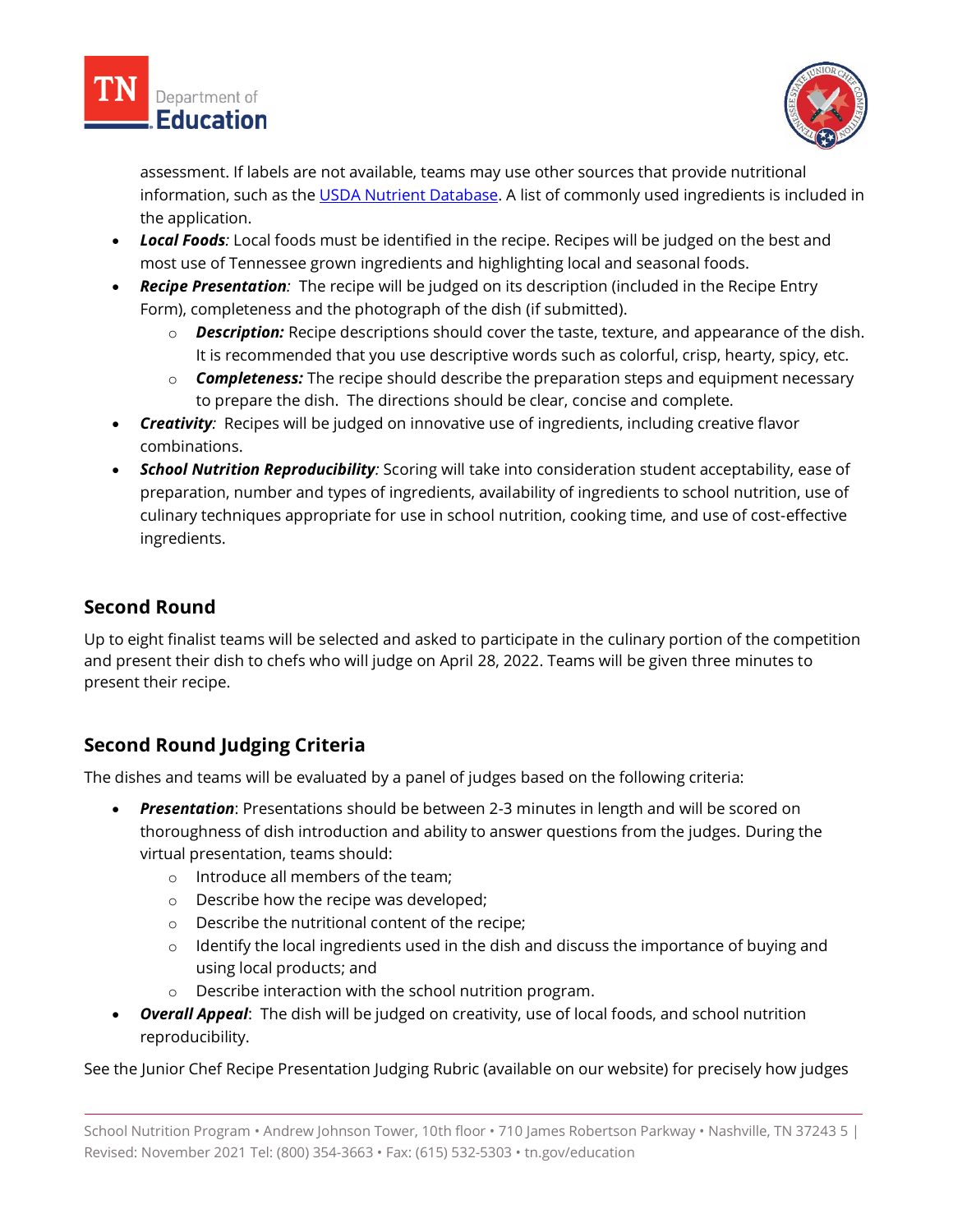



will be scoring your team's recipe presentation during the presentations.

## **Awards & Prizes**

There will be three awards recognized at the state competition. First place, second place, and third place teams will be awarded scholarship funds to attend Sullivan University. The scholarship awards are as follows:

- First Place: \$10,000 per student
- Second Place: \$6,000 per student
- Third Place: \$3,000 per student

First, second, and third-place teams will also receive a medal reflecting their placement. The first-place team will receive a traveling trophy that they will get to take back to their district for the duration of their reign as the 2022 Tennessee Junior Chef Champion. The first-place team must return the traveling trophy before the next Tennessee State Junior Chef Competition.

## **Contact**

Please contact Lynsey Paul at Lynsey. Paul@tn.gov with questions regarding the competition.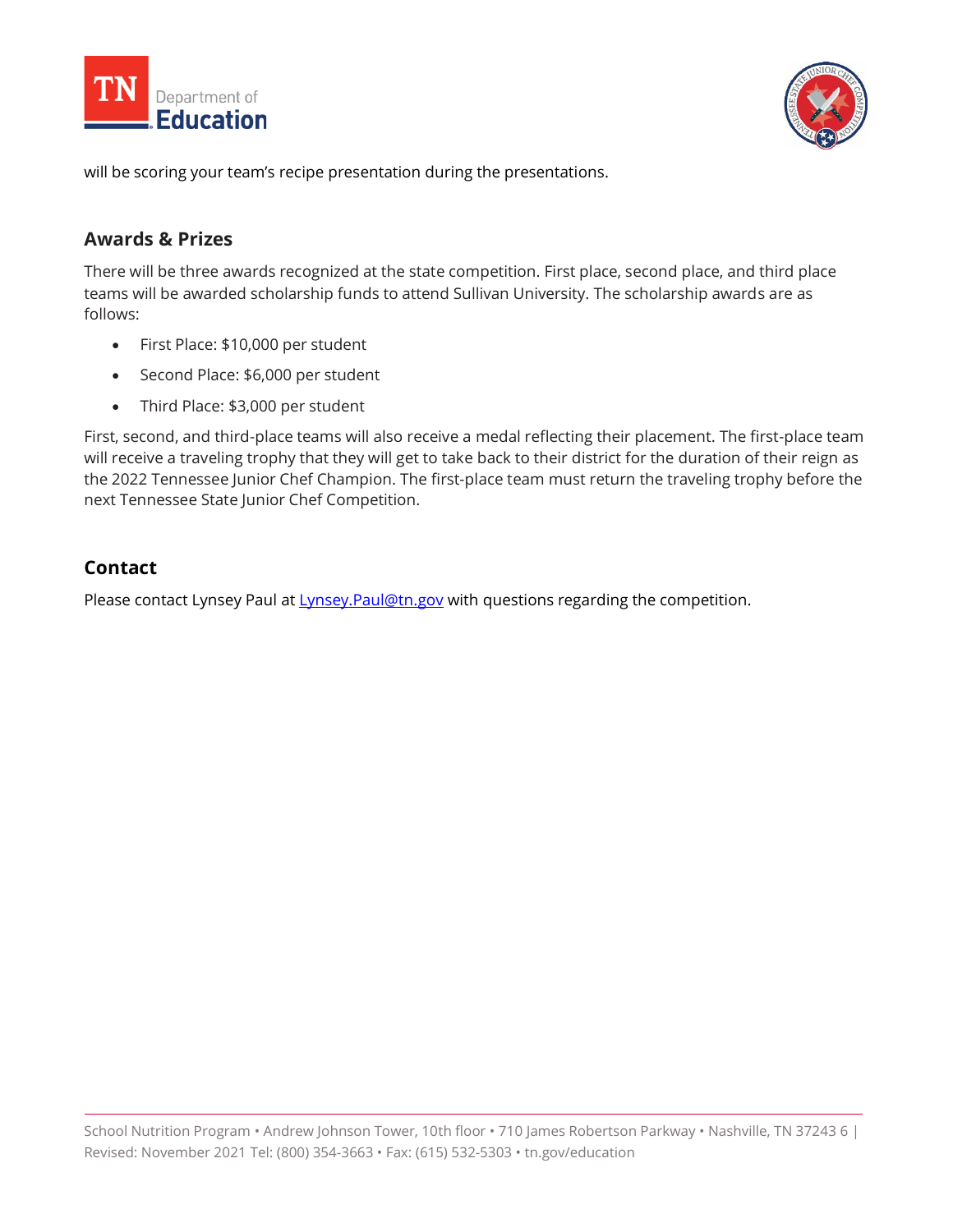



## **Appendix A:**

## **National School Lunch Program Guidelines**

The National School Lunch Program (NSLP) is a federally assisted meal program operating in schools throughout the nation. The program provides reimbursement to schools that meet the federal requirements. The NSLP meal pattern and nutritional standards are based on the latest Dietary Guidelines for Americans. Schools must meet requirements to receive reimbursement. Use these guidelines to assist in developing a recipe that meets requirements for school meals.

#### **Considerations:**

- Schools must meet Daily and Weekly component requirements.
- A component is one of five food groups. The components of a school meal are Grains, Fruit, Vegetable, Meat/Meat Alternate (protein and dairy products) and Milk.
- Recipes must document the amount of each component in the dish.
- For an ingredient to be creditable it must be visible in the final product or be a recipe that is widely known to contain that component.
- Meat/meat alternate and grains are credited in ounce equivalents (oz. eq.) and fruits and vegetables are credited in cups.
- Half of the weekly grains offered must be whole grain-rich (i.e.,  $\geq$  50% of the grains in the product are whole grains the remaining 50% or less of grains, if any, must be enriched).
- All food offered counts toward the nutrient requirements; this includes condiments.
- Recipes must contain zero grams of *trans* fat per serving, unless the *trans* fat is naturally occurring.
- Per plate cost includes labor and food cost.
- Schools are tied to specific procurement requirements, so not all ingredients are available to purchase.
- Schools must meet nutrient requirements for calories, sodium and saturated fat over the course of the week.

#### **Meal Component and Nutrient Guidelines by Dish**

|               | Entrée                        |
|---------------|-------------------------------|
| Components    | 2 oz. eq. Meat/Meat Alternate |
|               | 2 oz. eq. Whole Grains        |
|               | 1/2 cup vegetable/fruit*      |
| Calories      | $\leq 400$                    |
| Saturated Fat | < 10% of calories             |
| Sodium        | ≤580 $mg$                     |

\*Some fruits and vegetables count differently than the volume used.